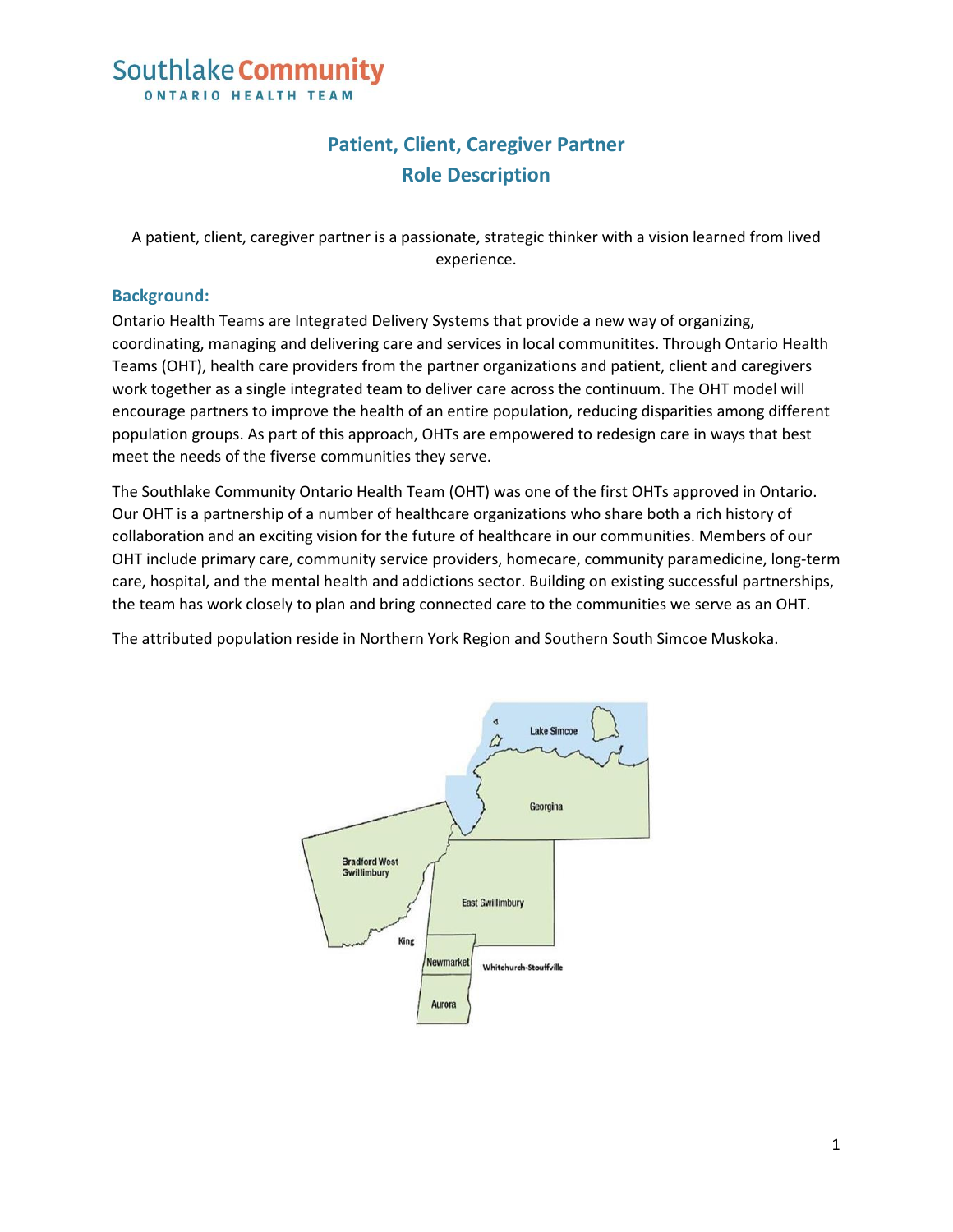# Southlake Community

**ONTARIO HEALTH TEAM** 

#### **Overview of the role:**

As a part of the Southlake Community OHT, a Patient, Client and Caregiver Partnership Council was established. This council reports directly to the Joint Executive Steering Committee.

The Patient, Client and Caregiver Partnership Council serves as the voice of patients, residents, clients, family members and caregivers through the implementation of the Southlake Community OHT. A patient, client, caregiver partner is a person who brings their lived experience along with the inclusion of all perspectives, especially the vulnerable populations, of what it is like to be a patient, client, family member or caregiver with the goals of co-design to a decision-making table or to a group working on a project with a common cause.

It is expected that the selected representatives will represent the best interest of all patients, clients and caregivers to provide important context and perspective to decision makers.

#### **Membership:**

The Patient, Client, Caregiver Partnership Council will have seven to ten members including two Co-Chairs elected by the Council.

Members should be a current patient, resident, client or caregiver partner with one of the OHT partner organizations, preferably having lived experience on an advisory group/council.

Ideally the membership of this council should include members of groups with historical and/or current barriers to equity, including but not limited to, Indigenous, Black and racialized groups, people with disabilities, women and people from the LGBTQ2S community and any others who may contribute to the further diversification of our local healthcare community.

Ideally members should represent one or more of the different sectors of the Southlake Community OHT:

- Primary Care
- Hospital Care (Acute Care)
- Long term Care
- Home Care
- Mental Health and Addictions
- Community Service Sector

Members cannot be an employee, clinician or Board member of one of the partner organizations or an immediate family member of an employee/clinician/Board member.

#### **Terms of Membership:**

The terms of the membership are outlined below:

- Members will make a minimum commitment of two years, with a yearly renewal after two years.
- Members will commit to attend 75% of meetings.
- Members may resign at any time with a request to provide as much notice as possible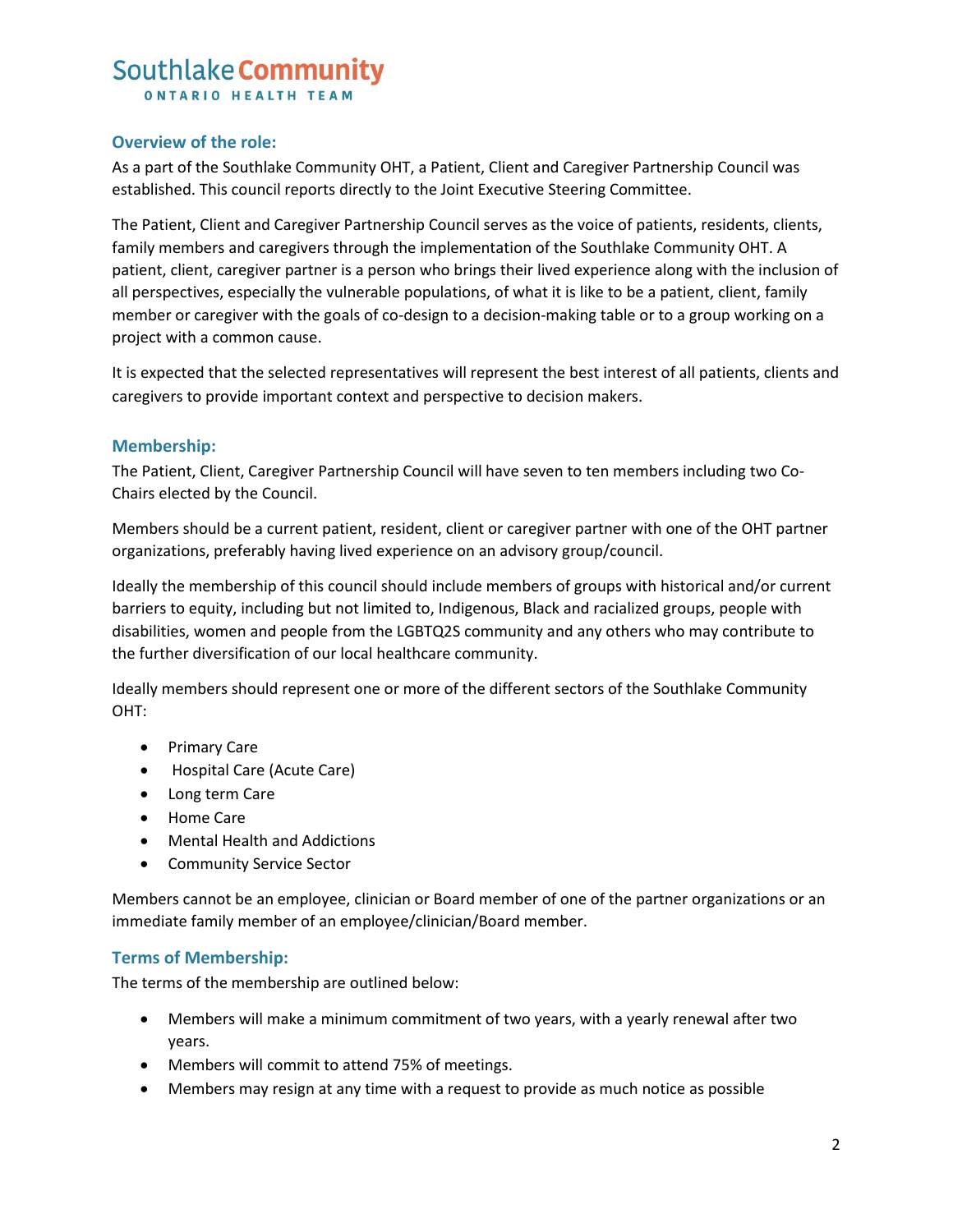## Southlake Community

**ONTARIO HEALTH TEAM** 

- Council will elect two co-chairs, ideally representing different sectors, to serve for a one-year term, with the option for a second-year term voted by the committee. The co-chairs will sit as voting members on the Joint Executive Steering Committee Members will commit to one twohour council meeting plus preparation time and additional working group meetings as required to support co-design (up to 5 hours in total per month)
- Co-Chairs will commit to the two-hour meeting per month (as above) plus two 1.5-hour Joint executive Steering Committee meetings per month (for a total of 5 hours per month) + preparation time and additional working group meetings as required to support co-design (up to 10 hours in total per month)

Members must sign the Collaboration Agreement, Confidentiality Agreement and any other documentation as identified by the Council

#### **Experience/Skills/Abilities:**

- Patient, client, caregiver who has received services from an OHT partner member in the last five years is preferred
- Participated on an OHT partner patient council is preferred
- Good listening and communication skill, respectful of others and able to effectively share thoughts and opinions
- Comfortable speaking in a group setting and interacting with others
- Open to seeing beyond their own personal experiences
- Ability to communicate with technology when needed (phone, email, virtual meetings)
- Ability to be a system thinker and develop partnerships with different OHT partner agencies.

#### **Responsibilities:**

- Advise and provide feedback to support the development, implementation and evaluation of the OHT Collaborative Projects
- Advise and provide feedback in the creation and revision of the Southlake Community OHT patient information and education materials.
- Oversee the recruitment process of Patient, Client, and Caregiver Partners to serve on collaboration projects and on the Integrated Care Management Model Working Group
- Provide input into the development of deliverables, participate in co-design activities to inform program development for the purposes of grassroots collaboration, feedback and improvement
- Build awareness for the Southlake Community OHT
- Assist the Southlake Community OHT in meeting its annual deliverables from Ontario Health.

In addition, the Co-chairs will:

- Set the agenda for meetings, ensure meeting materials are distributed prior to meetings
- Lead meetings to ensure advancement of the agenda within the timelines allocated for agenda items.
- Facilitate meeting to ensure input is solicited from members and that each member has an equal voice.